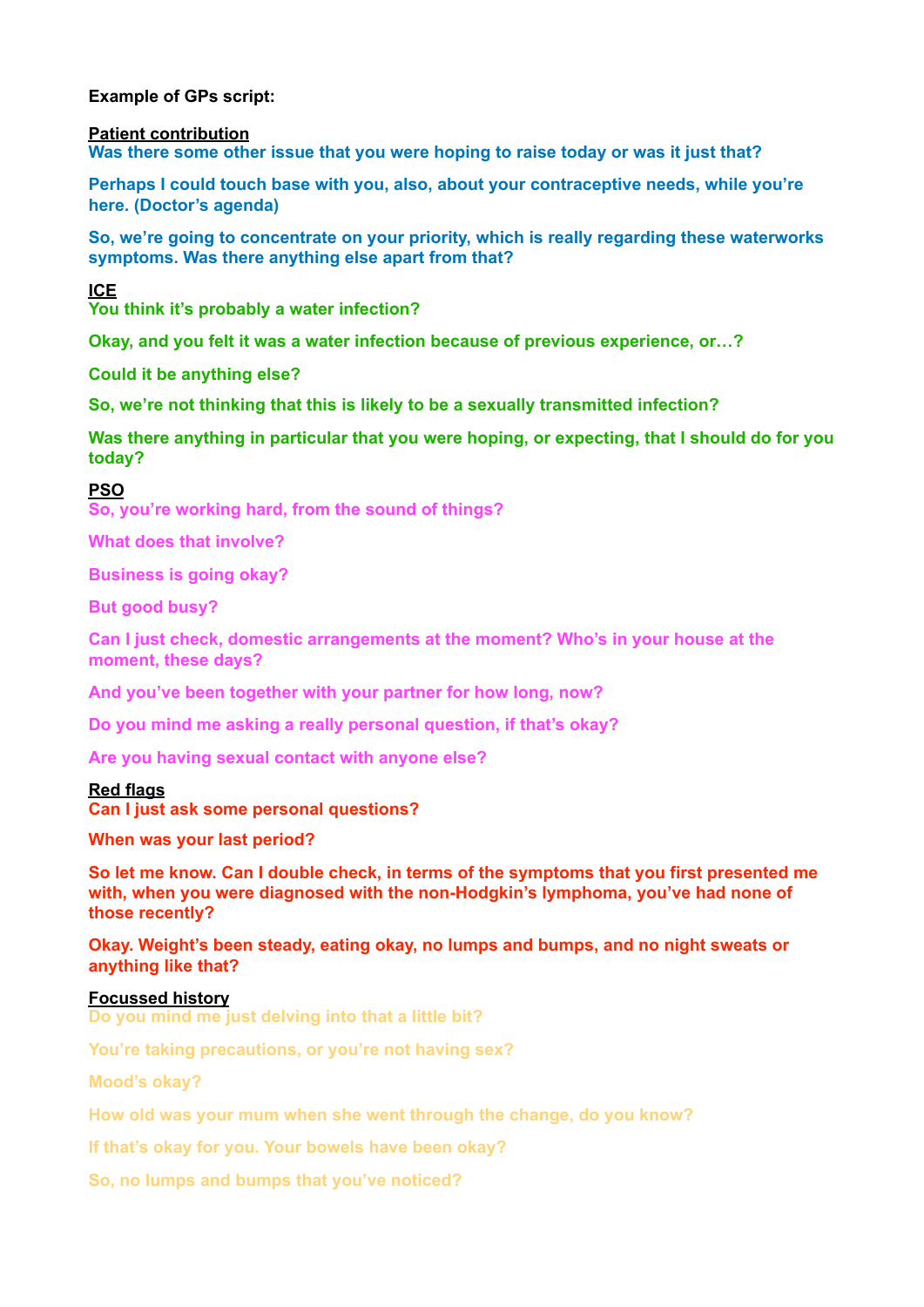# **Focussed examination**

**We don't need to check your weight today, because we did that relatively recently.** 

**So, if you can take your coat off. So, your temperature's normal. We're going to lie you up on the couch and just have a wee feel of your tummy.** 

**Can I feel your tummy, so if you just loosen those top buttons that would be great.** 

# **Identify problem and explain diagnosis**

**I promised that I would touch upon the contraception side of things. Because you've had some lower tummy pain, what I'm going to do today is we'll treat you for a water infection, but we'll send the urine sample off to make sure that you're on the right treatment, if your symptoms aren't getting any better within two or three days.** 

**Okay, well I haven't found anything that I'm worried about there at all. Nice rate of pulse, and no particular tenderness in your tummy or your kidneys. Because you've had this flank pain before, when you've had a bad water infection then there's no suggestion of that either, which is great.** 

## **Check understanding**

**Have you got any questions or anything that you want to explore further?** 

# **Develops management plan / shares management plan**

**So, what we'll do is we'll get you to produce a larger sample before you leave today – because I'm sure you'll be able to manage that before you go.** 

**And we'll send that off to the lab, to get them to double check for you. But, if your symptoms aren't improving then we can always see you then, and that will guide your future treatments, okay.** 

**Well, we wouldn't usually use that for a water infection. I was going to suggest nitrofurantoin.** 

**We sometimes use that. That's normally a second-line treatment that we use, these days because nitrofurantoin seems to be the first-line choice. Is that acceptable to you?** 

**It's usually a three to five day treatment, okay. So, use it until your symptoms have gone.** 

**I'll also give you a prescription for the nitrofurantoin today. So, you're going to take that twice a day. I usually recommend that when you use antibiotics, you use a probiotic as well.** 

**You could use a probiotic yoghurt, or you could use a probiotic capsule that you can get from a health food shop. Or from the internet. So, there is a preparation called biocult, which seems to be helpful for protecting you against getting diarrhoea caused by using antibiotics, so that might be worthwhile considering as well.** 

**But, if you prefer the probiotic yoghurts, it's a reasonable choice.** 

## **Safety net and follow up**

**So, if the flushes are becoming more of an issue, let us know.** 

**And if your symptoms haven't gone at the end of those five days then let me know.** 

**If you're poorly – you're getting that flank pain coming and you're feeling really unwell with it—** 

**It can do, it can suggest that that's the case, and in which case, we sometimes use a slightly different antibiotic for that.** 

**But if you're poorly, vomiting repeatedly, severe tummy pain, high fevers; that sort of thing then we need to know about that. And obviously, if you're vomiting, then you're not going to be able to keep your antibiotics down anyway, so its helpful for us to see you under those circumstances urgently, if that's okay.**